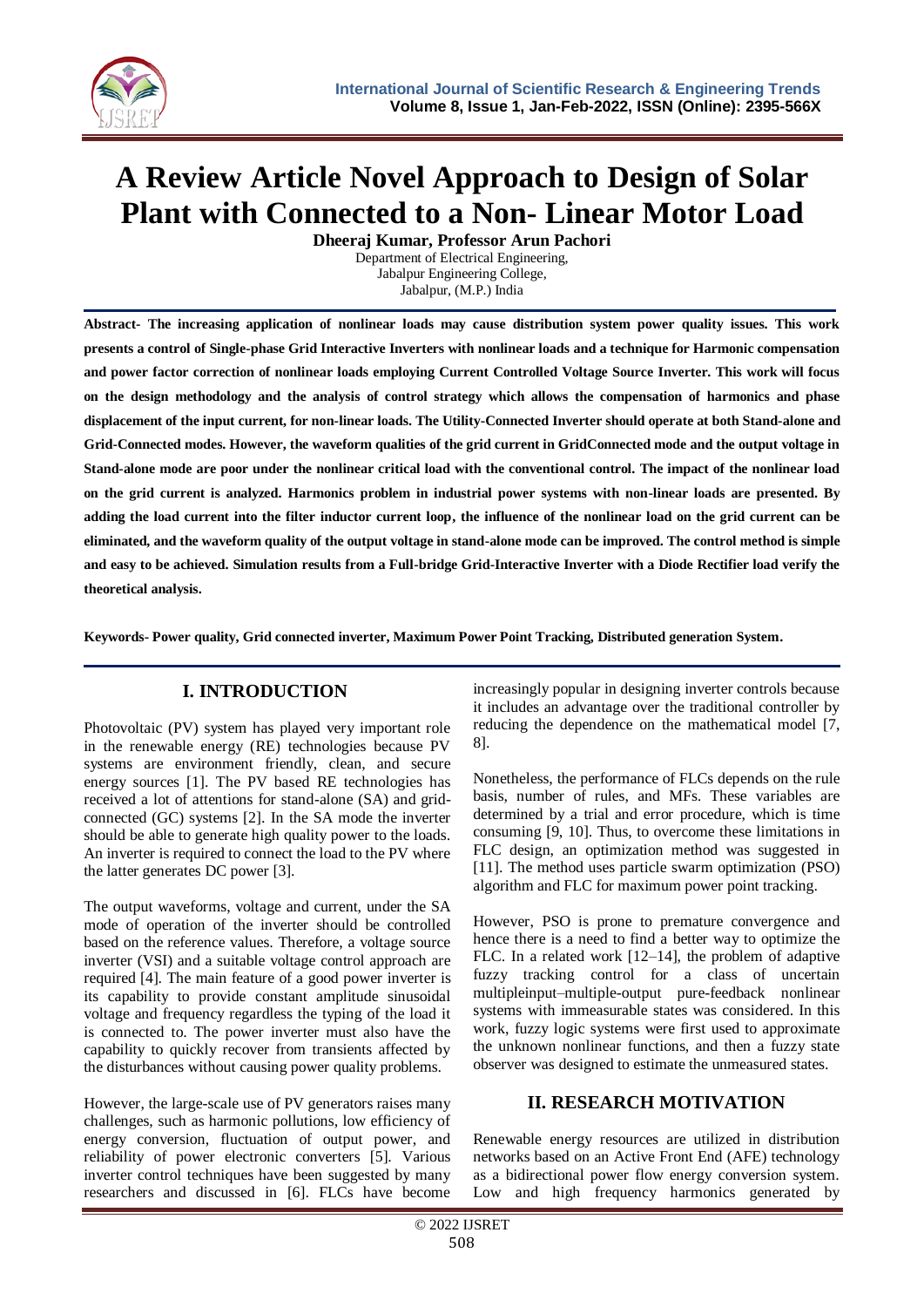

switching pattern of the power electronics converter should be reduced by an appropriate output filter. According to international regulations, harmonics injected to the grid by Pulse Width Modulated (PWM) power converters must be handled to maintain power quality indices within standard limits. LCL filters with passive damping resistors are the most reliable and renowned devices to fulfil the standards. The main objectives in the design of an efficient LCL filter are to reduce the cost and weight of the filter, as well as to increase the robustness and stability of the power electronics converter.

In this paper, a comprehensive and mathematical approach is proposed to calculate the maximum current ripple of a PWM-based inverter, which helps to precisely calculate the size of the inverter-side inductors in the LCL filter. The mathematical approach to solve the problem of optimal damping is presented, which can be implemented analytically in different configurations of the LCL filters. The proposed method also works to solve the optimal damping problem for any type of filter.

## **III. LITERATURE REVIEW**

**Ujjwal Kumar Kalla,** An adaptive control of voltage source converter based scheme for grid connected solar PV - battery system: This paper presents an adaptive back propagation learning scheme for three phase four wire grid integrated solar PV - battery microgrid feeding three phase and single phase nonlinear loads simultaneously. The proposed power quality improved 3 phase 4 wire solar PV - battery micogrid is capable of delivering highly nonsinusoidal currents to nonlinear and unbalance loads of different types such that single and three phase industrial and domestic loads, while the source currents in all three phases remains balanced and sinusoidal.

An adaptive back propagation learning scheme is used to control the microgrid voltage control and power quality improvement under various loading conditions through mitigation of harmonic currents, reactive power compensation and active power balancing in the system. It also improves the system power factor in highly nonlinear and unbalanced loading conditions. The proposed scheme significantly improves the steady state and dynamic performances of the 3 phase 4 wire grids integrated solar PV - battery micogrid system.

**W. Inwanna,** Field Experience for Passive Power Filter for Grid-Connected Solar Rooftop Applications at Industrial Plants: This paper presents the solution of harmonic problem that caused by solar rooftop installation. The Passive Power Filter System (PPFs) is recommended for solving harmonic problem which produced from non-linear loads such as AC drive, SMPS and solar inverter. The PPFs is designed to eliminate the harmonic in the electrical system, result in the voltage and current distortion is reduced and avoid resonance problem.

Moreover, it helps to compensate the reactive power and improve the power factor. The characteristic of PPFs is analyzed based on the simple calculation by the KMITL program. In practical, the PPFs is suitable for low voltage system which connected to the grid. There is high performance in solving harmonic problems in the electrical system.

**S. Pramanick,** Study on Power Quality Phenomena of Grid-connected AC Micro-grid: In recent electrical power system, there is a greatest interest on operation, control and performance of AC micro-grid by research community throughout the world. In this context, this paper investigates power quality issues of grid-connected AC micro-grid. The micro-grid consists of two wind farms (one is fixed speed type and other is variable speed type), a solar power plant and a mini hydel plant at point of common coupling (PCC). The grid is modeled as AC voltage source in series with impedance. The voltage and frequency at PCC are 600V and 50 Hz respectively.

All heterogeneous non-conventional energy sources are interfaced to the main grid through different types of power electronics converter(s) and a common transformer. In the study, PSCAD software is used to model the gridconnected AC micro-grid. Various responses of individual entities and at grid-side variables are observed. Here, various power quality problems have been monitored from the model of AC micro-grid under dynamic operating conditions like switching of non-linear load and power factor improving capacitor. This study will be helpful to develop strategy in future for mitigating or suppressing power quality problems in the AC micro-grid.

**Bonginkosi A. Thango,** On the Impact of Solar Photovoltaic Generation on the Thermal Ageing of Transformers: In the last decade, solar photovoltaic energy generation has emerged as one of the leading vanguards of renewable energy source generation in South Africa. The considerable growth in the deployment of solar photovoltaic plants has grabbed the attention of worldwide project developers, investors and stakeholders. In the way indicated, more devised efforts are essential to wield the guarantee that solar photovoltaic plant equipment operates to meet the requirement of solar photovoltaic environment and facilitate the generation of energy as required.

One such equipment susceptible to the harmonics and distortion generated by the connected inverters and resonances due to the non-linear loads is the step-up transformer. Harmonics and distortion are well known to introduce additional losses, hotspot temperature rise and reduction of the transformer service life. The rise in hotspot temperature yields abnormal levels of ignitable gases in the step-up transformer oil such that untimely failures may take place. The concentration of this gases suggests partial discharge and excessive heating. Recently reported studies evoke that the designing of solar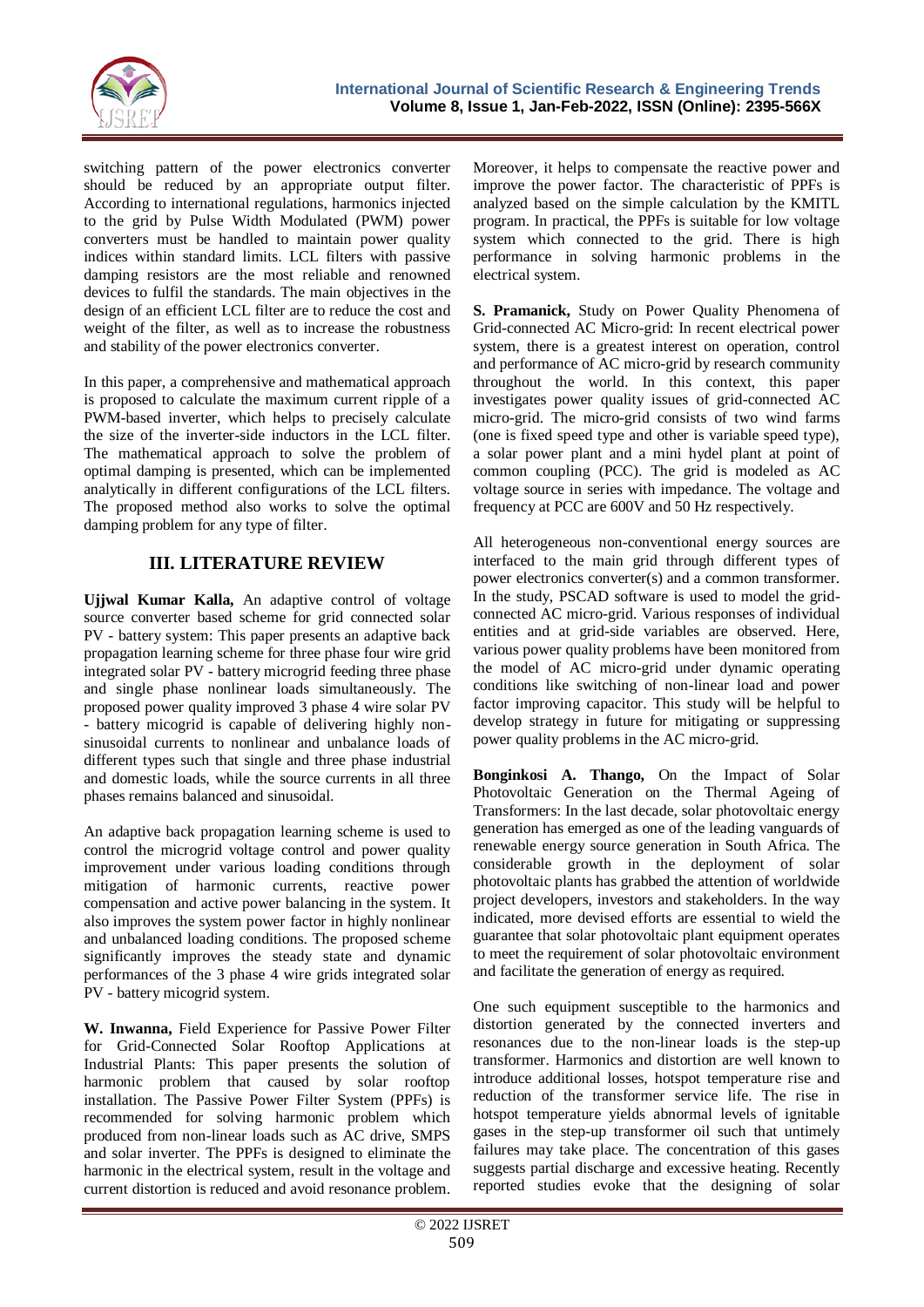

photovoltaic plant transformers be more robust. This paper intends to contribute additional knowledge towards understanding the adverse effects related to harmonic currents in the step-up transformer for solar photovoltaic application. The winding eddy losses and structural part losses are examined under a harmonic profile to compute the service losses and resultant thermal requirements.

**Jayasankar V N, Implementation of adaptive fuzzy** controller in a grid connected wind-solar hybrid energy system with power quality improvement features: Energy demand increases rapidly, utilization of renewable energy resources plays an important role in narrowing down the supply-demand difference. Introduction of more power electronic devices and non-linear loads pollutes the grid and create power quality problems. Both the scarcity of energy problem and power quality problem can be simultaneously solved by using the grid interfacing inverter of renewable sources, as a shunt active filter.

A suitable control strategy has to be used for giving grid interfacing inverter, the power of power quality improvement. Conventional PI controller can be replaced with a fuzzy controller for better control, and thus improve the system performance. In this paper, a grid connected hybrid system of wind-solar with power quality improvement features is simulated with a PI controller, and then results are compared by replacing PI with fuzzy controller.

**Jayasankar V N,** A study on hybrid Renewable Energy Source interface to the non-ideal grid at distribution level with power quality improvements: Air pollution is one of the prominent issues that we are facing nowadays. The major contributor for air pollution is the waste output of power plants which uses fossil fuels to generate power. Urbanization and industrialization have changed the lifestyle of human society and the need for electrical energy has enhanced significantly. As the conventional energy sources are not capable of serving the purpose, the researchers have turned their face towards Renewable Energy Sources (RES). Energy sources are scattered across the globe, therefore the available green energy at the distribution level is also used to generate electricity. The hybrid combination of wind/solar systems has proved to be a reliable source to the utility.

For extracting maximum power from the RES, battery bank is connected across it. Due to the problem associated with the chemical batteries the wind/solar hybrid combination is directly connected to the grid. There are many issues related to the interconnection of RES to the grid which are addressed with the growth in power electronics field. However the power quality issue occurs due to the presence of non-linear loads at the point of common coupling. Shunt active filter has proved to mitigate the problems associated with the non-linear loads. Researchers have limited their work to interconnection of

RES to ideal grid voltages which is not the practical case. In this paper the wind/solar hybrid system is modeled and is interconnected to the unbalanced and distorted grid. Also, RES interfacing inverter is added with shunt active filter functionality and hence overall cost curtailment of the project can be achieved.

**Brook W. Abegaz,** Optimal real-time integration control of a virtual power plant: This paper presents an optimal, real-time integration control mechanism for interconnecting hybrid energy sources into a virtual power plant. The implemented virtual power plant consists of distributed energy sources including ten solar panels providing 1 MW aggregate power, six wind turbines generating 9 MW aggregate powers, and ten grid connected battery energy storage systems which support the overall grid. Importantly, the capacity, the availability and the uninterrupted operation of the virtual power plant were identified as metrics to evaluate the real-time integration of distributed energy sources into the virtual power plant.

Furthermore, optimization techniques were developed using mixed integer linear programming in CPLEX (IBM ILOG optimization studio) to identify the optimal realtime operating margins for the aggregate virtual power plant. Using the optimal real-time integration control mechanism, the capacity factor of the virtual power plant was improved by 45 %, the system unavailability was reduced by 5.3 %, and the system interruption was reduced by 65.47 %, while the duration of the interruption decreased by 13 minutes per day as compared to nonoptimal integration control strategies. The obtained results demonstrate that the optimal real-time integration control mechanism yields a more functional and reliable integration control of the virtual power plant, and thus increases the economic feasibility of distributed energy resources in the energy market.

**Miguel Torres,** Non-linear control of a grid-connected multi-cell photovoltaic inverter that operates under variable temperature and irradiance: This work evaluates the performance of a nonlinear control strategy of a modular photovoltaic (PV) plant that is used to support grid frequency control. The PV plant is designed based on a real study case and it has a modular structure consisting in several generating units. Each generating unit consists in PV arrays interfaced to the grid with a three-phase three-level cascaded H-bridge converter based on singlephase current-source inverters.

It is shown that, under changing temperature and irradiance conditions, the output dc currents of the PV arrays become unbalanced. A non-linear strategy is proposed to control the output voltages of the H-bridges and to overcome the problem of unbalanced dc currents. Additionally a control technique called virtual synchronous generator (VSG) is applied to the PV plant in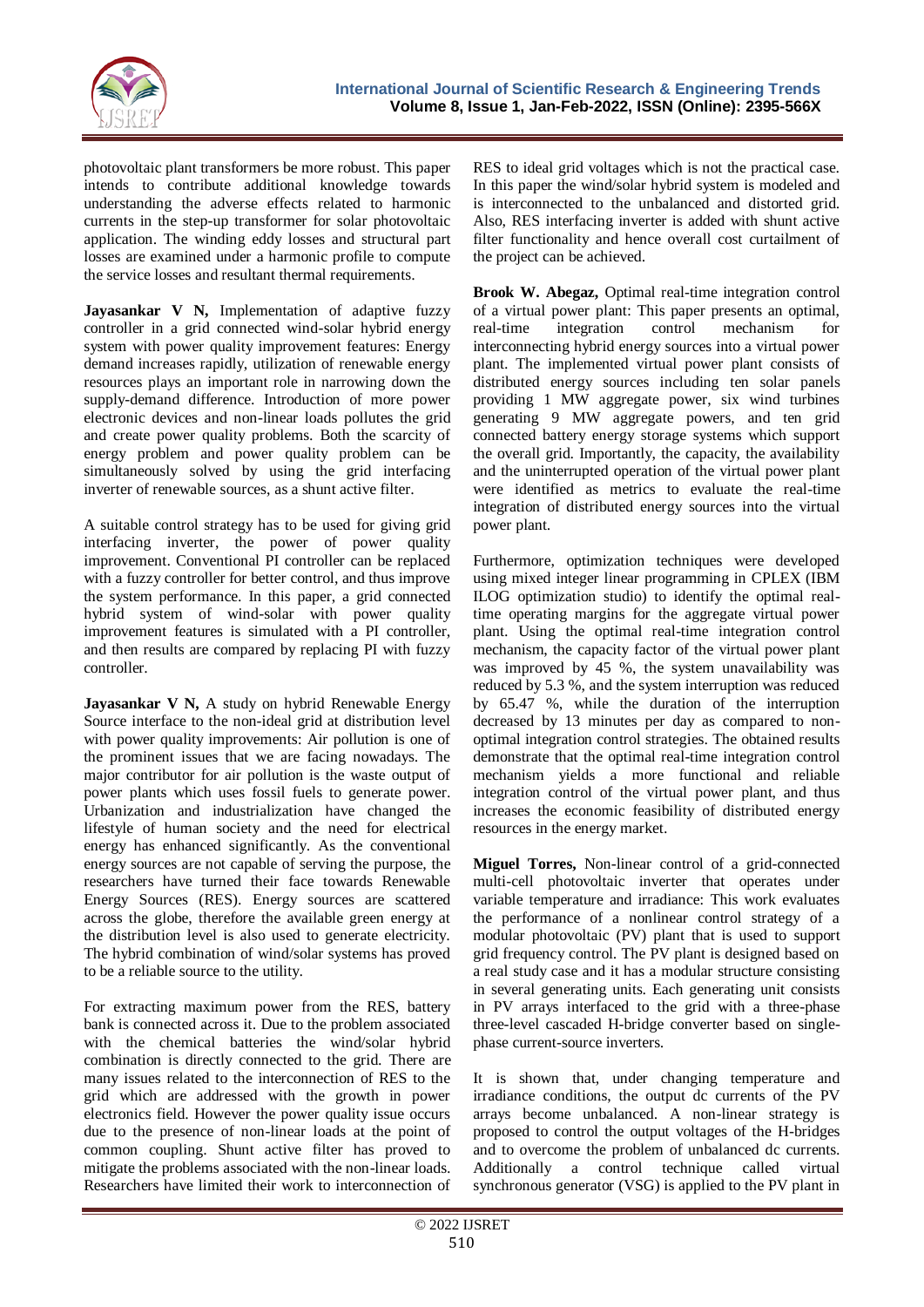

order to support the control of the grid frequency emulating an inertial response and providing damping and droop power. For the simulated cases, the nonlinear strategy was always capable of keeping the output voltages balanced. However, when the PV plant performed the VSG functions, the nonlinear strategy demonstrated a poor tracking capability of the output power reference. These results suggest that higher order controllers (instead of only gains) have to be tested in the nonlinear strategy in order to improve the tracking of the VSG power reference. Pooja Unnikrishnan, An efficient load sharing strategy among distributed generators in hybrid system: Efficient load sharing among distributed energy resources (DER) is not only an important way to realize the optimal operation of microgrid but also to maintain stability of system. Load sharing is done among DER and battery.

The wind power generator and the solar power is incorporated to the grid and battery is developed for storing the energy when the load power is less than the total generated power of wind and solar power plant and to supply power when both solar and wind energy are not able to meet the demand. Thus continuous power supply is maintained. Harmonics are generated due to the presence of non-linear load. Harmonics to an extend causes no harm to the system. When large amount of harmonics are generated increased heating in conductors and equipment, misfiring of variable speed drives, torque pulsation in motors etc. are caused. The wind model, solar model, nonlinear load and battery integrated to the grid are simulated in MATLAB/SIMULINK. Filter is placed to eliminate the harmonics caused due to non-linear loads. Active shunt filter connected in parallel with non-linear load is considered as linear load which will supply harmonic free current.

**Bonginkosi A. Thango,** Step-Up Transformers for PV Plants: Load Loss Estimation under Harmonic Conditions: In 2010, South Africa introduced the Renewable Energy Independent Power Producer Procurement Programme to invigorate low-carbon energy generation using renewable energy resources. Amongst the development of wind and hydro plants; solar photovoltaic plants then took off rapidly. The volume of solar PV plants connected to the grid in 2015 and 2016 was unparalleled.

However, the solar PV electric power distribution network is challenged with the presence of unacceptable harmonics and distortion content at the point of common coupling due to the switching action of inverters and operation of non-linear loads. It therefore essential to precisely estimate the resultant increased load losses in order to estimate the hot spot temperature and total losses during service.

In order to demonstrate the significance of these challenges, this paper provides a comprehensive harmonic analysis of an oil-filled transformer for the supplied geometrical data and harmonic spectrum of an oil-filled

transformer. The load losses are evaluated under fundamental and harmonic conditions. The load losses are classified into I2R and stray losses. The I2R losses can be easily obtained by analytical calculations and also through practical measurement.

On one hand, analytical calculation of the stray losses cannot give an optimized estimation and practically their immeasurable. In this paper, a 2D FEM model that is dynamic to any transformer geometrical data is developed to produce pragmatic loss estimation by using knowledge of the magnetic flux density. Generally, analytical formulations neglect the radial magnetic flux density component. During operation, this component becomes predominant towards the winding ends and cannot be disregarded.

**Rayappa David Amar Raj,** Mitigation of Voltage And Current Harmonics In Double-Stage Grid-Connected PV Plant: Due to the escalating demand for electricity in recent years, there is a desperate need for renewable energy resources that can supply a large amount of power at less cost. The Grid-connected solar PV (GCSPV) system is known for its simplicity, less maintenance and operating expenses. Boost converter employed changes the fluctuating output to a steady output. Voltage source inverter (VSI) is used to change boosted DC voltage to AC voltage. A PWM technique is adopted to regulate VSI by proper switching. Because of the presence of these power electric devices and non-linear connected loads, the generation of harmonics in the system is inevitable.

These harmonics severely affect the operation of the PV system and power quality in the system. So an efficient passive LCL filter is needed to filter out the harmonics for better efficiency and power quality. The LCL filter designed in this paper decreases THD content in the grid output voltage and current to less than 1.17%. This filtered ac voltage is synchronized to the electric grid by a PLL system. The complete model a 100 kW double-stage threephase grid-connected solar PV plant has been formulated in MATLAB, and a thorough investigation has been conducted on converter and inverter output parameters, electric grid voltage, current and power and THD percentage in inverter and grid output parameters.

**Marcelo A. Perez,** Asymmetric cascaded converter for solar PV applications: Solar photovoltaic energy systems have received increasing attention during the last years due mainly to the cost reduction of solar panels and the availability of power converters specifically designed for these applications. Small scale photovoltaic plants have been installed to fed houses and small business whether connected to the grid or stand-alone. In the latter case, the converter must provide a high quality output voltage even with non-linear loads. In this paper the design and control scheme of an asymmetric cascaded converter for small scale PV applications is shown. The converter proposed is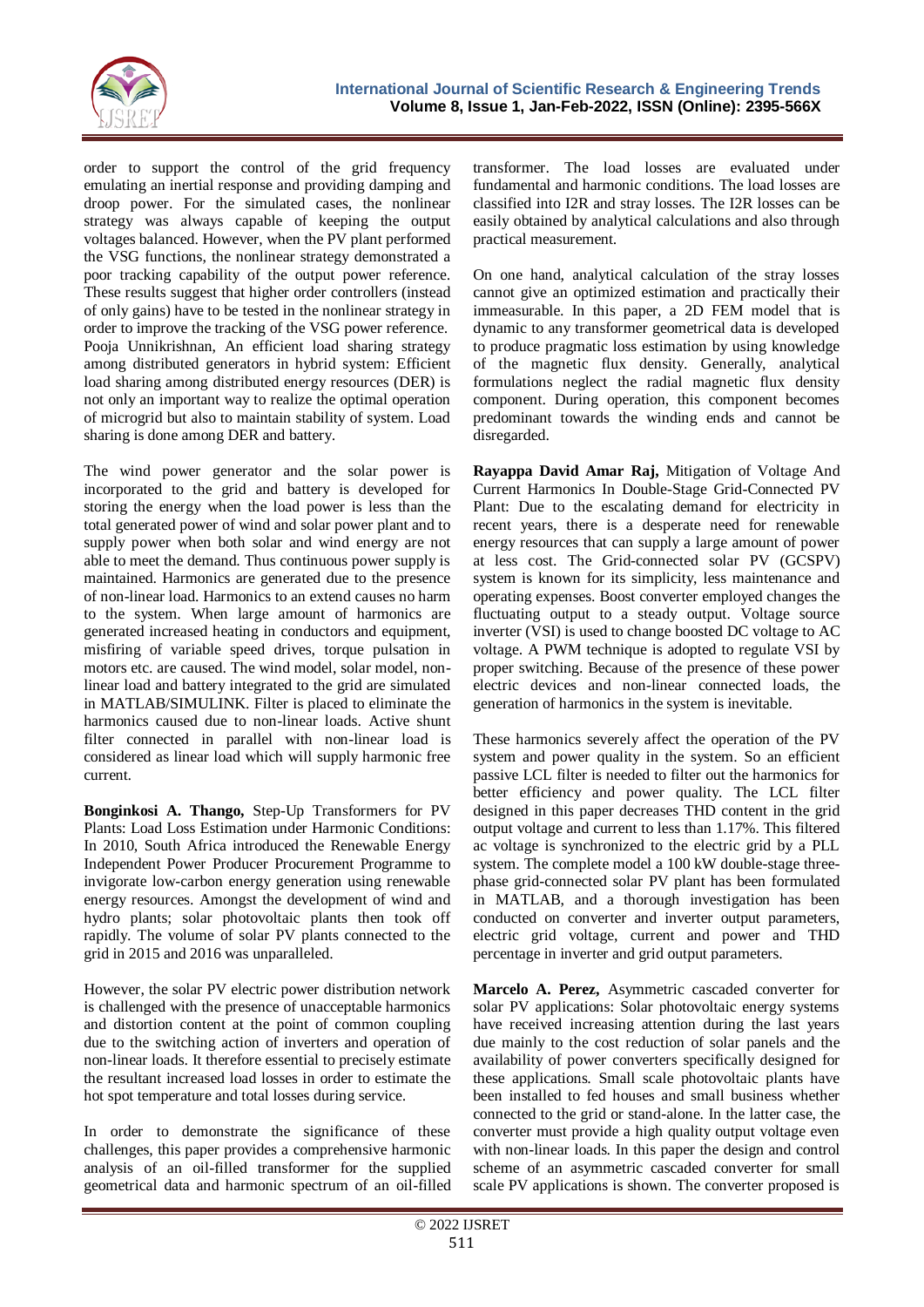

based on a main stage which provides the active power to the load and a secondary stage that generates the reactive power compensation. It is shown that this asymmetric converter can work with higher voltage ratios than previously published asymmetric converters and can generate high quality output voltages for both linear and non-linear three-phase loads. The proposed converter is analysed and design guidelines are given. Results that shown the performance of the converter and its control system are presented.

**B.A Thango,** Service Life Estimation of Photovoltaic Plant Transformers Under Non-Linear Loads: South Africa has achieved a substantial amount in the country's energy generation capacity through distributed photovoltaic systems. A much-discussed hindrance on this development has been related to the rich penetration of harmonics and distortion in the connected transformers, which drives a temperature rise and generation of hotspots in the active part components. In this paper, the loss components of a 15MVA transformer that governs its performance under non-linear loads are examined. Finite Element Method is used as a method to evaluate the transformer losses under these conditions.

Subsequently, the generated hotspot temperature and remaining service life of the transformer are evaluated. In this paper, an effort is made to illustrate how a transformer manufacturer can predict the remaining service lifetime under various loads for solar photovoltaic application. Findings indicate that when the plant loading is gradually increasing during service, utility owners may contemplate replacing existing transformer with a higher MVA rating.

**Dixitkumar P Pathak,** Off-Grid Integrated Renewable Energy System Scheduling for an un-electrified remote area: The optimum utilization of alternative sources of energy are allied with supply of electrical power to the elected area of customers underneath grid connected or standalone mode. An alternative source of energy supports the high reliability in on-site generation. Consequently, it is found many hybrid schemes all ready existence like micro wind turbine, SPV panels, Small hydro, Biomass energy and Biogas energy systems. Moreover integrated renewable energy system (IRES) is further effective in comparison to grid extension which is too expensive.

The representation of IRES provides support to specific site which is located on the nearly accessible Nonconventional energy resources and load requirement. This article reveal that an optimal modeling of MHP, solar, biomass, wind and bio-gas energy scheme for un-electrified remote area in Gujarat. Considering this, the seven unelectrified clusters of villages in taluka, Limkheda and district, Dahod in Gujarat state have been selected as study region. The best possible daily scheduling approach for renewable energy sources (RES) like solar, wind, small hydro, biomass, and biogas system with using battery set

storage system has been proposed in this paper. The proposed IRES model has been proposed that is more economical in terms of operating cost. The proposed model has been optimized using Primal-Dual Interior Point (PDIP) method in Linear Programming problem (LPP) technique. The proposed representation has been verified in MATLAB environment.

**Igor B. M. Matsuo,** An Optimized Frequency Scanning Tool for Sub-Synchronous Interaction Analysis of Non-Linear Devices: Frequency scan is a powerful and versatile approach for Sub-Synchronous Interaction (SSI) screening in power grids. Among different numerical and analytical frequency scan techniques, the harmonic injection method is well suited for the scan of black-box models with active elements, such as in wind farms and solar plants. The results can be used for SSI risk assessment, in which accuracy performs a decisive role. The ideal situation for this method, which leads to the most accurate results, is to perform one simulation per single-frequency harmonic injection.

However, for SSI studies with a wide range of frequencies and simulations with very small time steps (scale of μs), this comes at the expense of increased simulation time and financial costs. This paper proposes a technique to improve the accuracy of the harmonic injection method through the optimization of crest factor while injecting all frequencies at one shot, therefore increasing the efficiency of the method by a considerable decrease in simulation time while maintaining good accuracy. The proposed technique was tested on a 100 MVA wind farm connected to the grid through a series-compensated line. The frequency scan results were benchmarked with both Electromagnetic Transient Simulation (EMT) and the ideal multiple single-frequency injection case and compared with other techniques. The results are indicative of the accuracy and robustness of the proposed method.

## **IV. CONCLUSION**

The objective of this paper was to present a comparative study on both approaches. The measurements were conducted for different nonlinear load types served from the same feeder at the same time. The study indicates that harmonics in the current waveforms strongly deteriorate the quality of the electricity.

The current harmonic pollution at PCC depends on the summation and/or cancellation effects in total current drawn from the grid by nonlinear loads. This should be a key factor used to determine the guidelines that limit current harmonic pollution in the distribution system. Another value of this work is the establishment of a framework for comparing the harmonic effect of various appliances consistently. The next effort is to increase the number of appliance types measured so a useful database can be established.